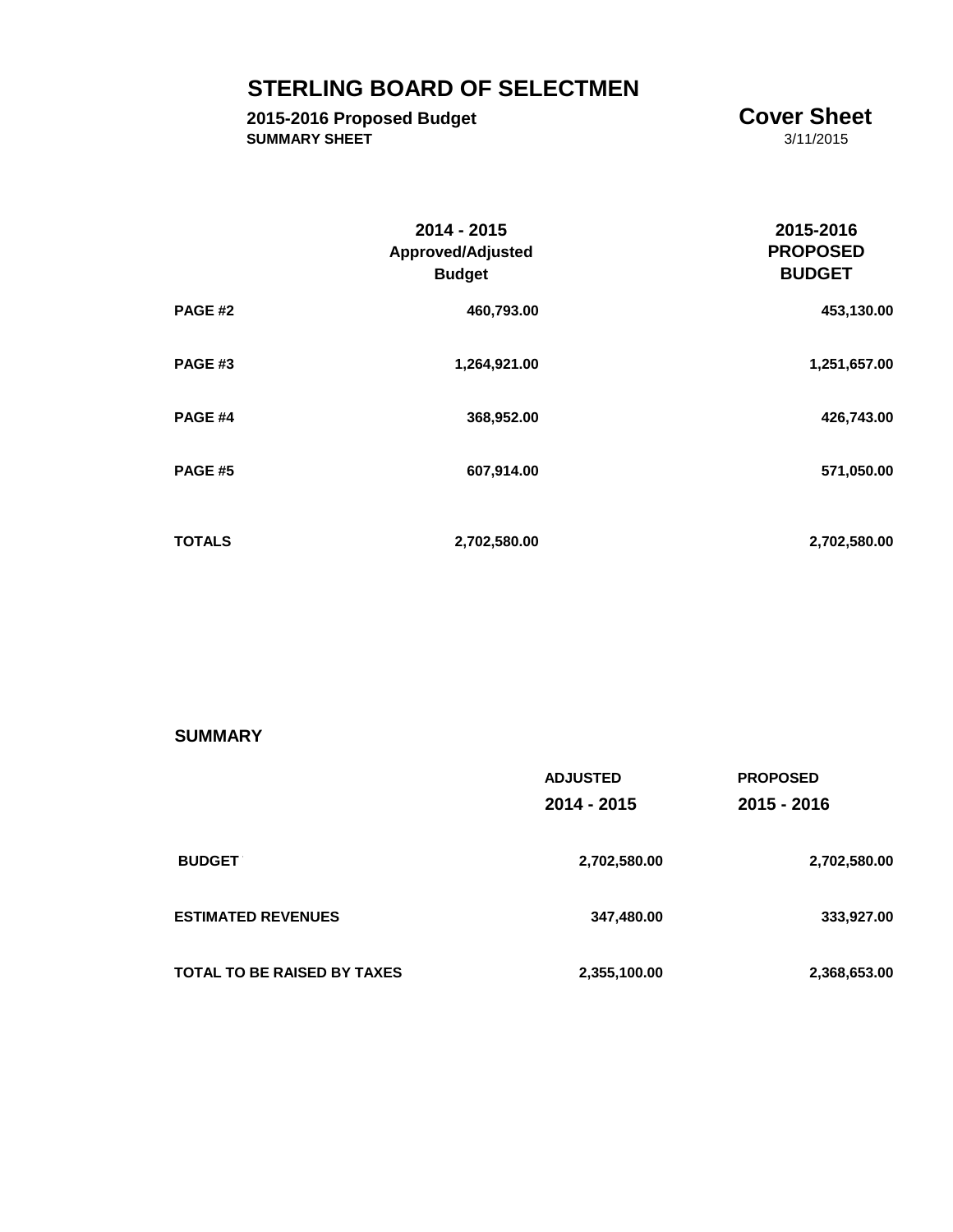# **2015 -2016 Board of Selectmen Budget Proposal**

| Page #2<br><b>Line Item Expenditure</b>                                     | ◛<br>2014 - 2015<br><b>Adjusted Budget</b> | 2015-2016<br><b>PROPOSED BUDGET</b> |
|-----------------------------------------------------------------------------|--------------------------------------------|-------------------------------------|
| <b>Animal Control</b>                                                       |                                            |                                     |
| Dog Damage                                                                  | 1.00                                       | 1.00                                |
| Northeastern Connecticut Council of<br>Governments - Animal Control Officer | 11,397.00                                  | 11,340.00                           |
| <b>Assessor</b>                                                             |                                            |                                     |
| <b>Computer Software</b>                                                    | 13,120.00                                  | 12,300.00                           |
| <b>Mapping Updates/Supplies</b>                                             | 5,750.00                                   | 9,250.00                            |
| <b>Personal Property Audit</b>                                              | 2,500.00                                   | 2,500.00                            |
| <b>Pricing Guides</b>                                                       | 1,110.00                                   | 1,215.00                            |
| <b>Audit</b>                                                                |                                            |                                     |
| Audit                                                                       | 30,000.00                                  | 30,000.00                           |
| Bookkeeping                                                                 | 3,500.00                                   | 2,500.00                            |
| <b>Other Audit Costs</b>                                                    | 7,500.00                                   | 6,400.00                            |
| <b>Building Enforcement</b>                                                 |                                            |                                     |
| <b>Emergency Fund</b>                                                       | 250.00                                     | 300.00                              |
| <b>Capital Accounts</b>                                                     |                                            |                                     |
| <b>Buses</b>                                                                | 82,000.00                                  | 84,000.00                           |
| <b>Facilities Maintenance</b>                                               | 10,000.00                                  | 10,000.00                           |
| Land Acquisition                                                            | 1.00                                       | 1.00                                |
| Revaluation                                                                 | 10,346.00                                  | 10,346.00                           |
| Van (School)                                                                | 22,000.00                                  | 24,000.00                           |
| <b>Cemeteries</b>                                                           |                                            |                                     |
| Care of Soldiers Graves                                                     | 550.00                                     | 550.00                              |
| <b>Cemetery Fund</b>                                                        | 500.00                                     | 500.00                              |
| <b>Memorial Day Parade</b>                                                  | 1,500.00                                   | 1,400.00                            |
| <b>Community Programs</b>                                                   |                                            |                                     |
| <b>Access Agency</b>                                                        | 500.00                                     | 500.00                              |
| <b>Community Kitchens</b>                                                   | 1,000.00                                   | 1,000.00                            |
| Eastern CT Conservation                                                     | 500.00                                     | 500.00                              |
| <b>Healthnet Home Care</b>                                                  | 5,000.00                                   | 5,000.00                            |
| Northeast District Department of Health                                     | 15,500.00                                  | 15,876.00                           |
| Quinebaug Valley Senior Citizens                                            | 1,000.00                                   | 1,000.00                            |
| Quinebaug Valley Youth Services                                             | 1,993.00                                   | 1,993.00                            |
| Sexual Assault Crisis Center                                                | 1,000.00                                   | 1,000.00                            |
| Substance Abuse Council                                                     | 575.00                                     | 958.00                              |
| Thames Valley Council for Comm. Action                                      | 1,308.00                                   | 730.00                              |
| <b>United Services</b>                                                      | 2,169.00                                   | 2,169.00                            |
| <b>Economic Development</b>                                                 |                                            |                                     |
| <b>Office Operation</b>                                                     | 30,100.00                                  | 15,800.00                           |
| <b>Elections</b>                                                            |                                            |                                     |
| Voting Equipment Maintenance                                                | 600.00                                     | 600.00                              |
| <b>Voting Machines</b>                                                      | 1.00                                       | 1.00                                |
| <b>Employee Benefits</b>                                                    |                                            |                                     |
| <b>Blue Cross/Blue Shield</b>                                               | 134,000.00                                 | 132,000.00                          |
| FICA/Medicare                                                               | 43,522.00                                  | 42,900.00                           |
| <b>Retirement Contribution</b>                                              | 20,000.00                                  | 20,000.00                           |
| <b>Unemployment Compensation</b>                                            | 3,500.00                                   | 4,500.00                            |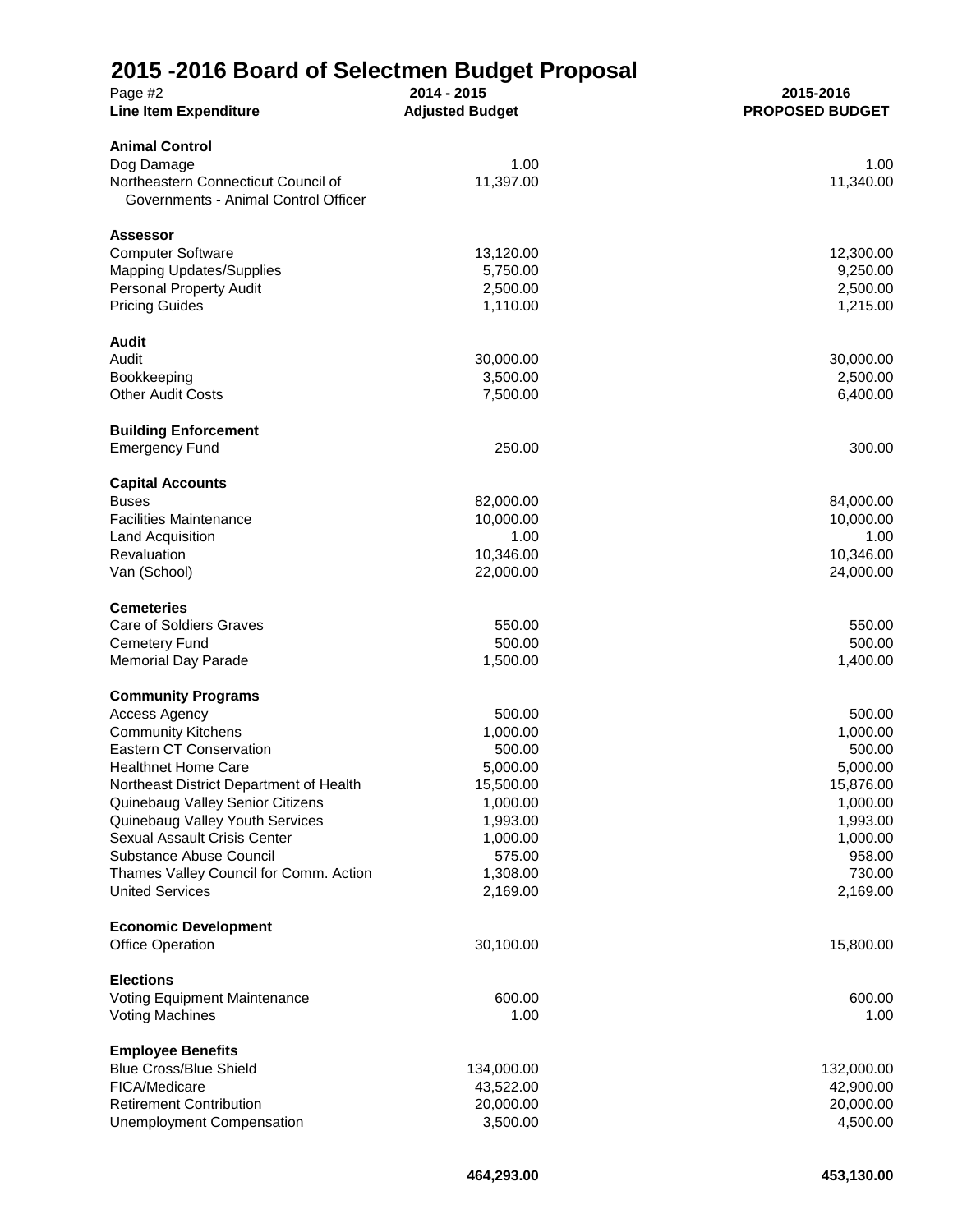| Page #3<br><b>Line Item Expenditure</b>        | 2014 - 2015<br><b>Adjusted Budget</b> | 2015-2016<br><b>PROPOSED BUDGET</b> |
|------------------------------------------------|---------------------------------------|-------------------------------------|
| <b>Highways</b>                                |                                       |                                     |
| Bridges & Repair                               | 3,000.00                              | 3,000.00                            |
| <b>Contracted Services</b>                     | 15,000.00                             | 15,000.00                           |
| Equipment & Repairs                            | 6,000.00                              | 6,000.00                            |
| Road Resurfacing                               | 115,000.00                            | 124,750.00                          |
| <b>Insurance and Bonds</b>                     |                                       |                                     |
| <b>Bonds</b>                                   | 2,500.00                              | 2,500.00                            |
| <b>Fire/Liability Package</b>                  | 24,239.00                             | 24,966.00                           |
| Public Official/Emp. Liability                 | 9,000.00                              | 9,000.00                            |
| Vehicle Insurance                              | 7,000.00                              | 7,000.00                            |
| <b>Workers Compensation</b>                    | 17,621.00                             | 18,150.00                           |
| <b>Library Contribution</b>                    | 0.00                                  |                                     |
| Books/Magazines/Reference                      | 7,500.00                              | 7,500.00                            |
| <b>Children's Activities</b>                   | 2,000.00                              | 1,500.00                            |
| Equipment/Computer                             | 2,000.00                              | 2,000.00                            |
| Insurance                                      | 1,000.00                              | 1,000.00                            |
| Maintenance                                    | 1,000.00                              | 1,000.00                            |
| Miscellaneous/Dues/Mileage                     | 750.00                                | 750.00                              |
| Payroll Expenses (Fica/Med)                    | 4,039.00                              | 3,749.00                            |
| Supplies                                       | 1,100.00                              | 1,100.00                            |
| <b>Utilities</b>                               | 2,000.00                              | 1,500.00                            |
| Videos                                         | 600.00                                | 500.00                              |
| <b>Notes and Loans (School)</b>                |                                       |                                     |
| 2005 Bonds - Principal                         | 315,000.00                            | 315,000.00                          |
| 2005 Bonds - Interest                          | 140,490.00                            | 125,528.00                          |
| 2009 Bonds - Principal                         | 275,000.00                            | 280,000.00                          |
| 2009 Bonds - Interest                          | 193,278.00                            | 186,403.00                          |
| Financial Advisor - Bonds                      | 0.00                                  | 2,500.00                            |
| Notes-Interest                                 | 1.00                                  | 1.00                                |
| <b>Professional Expenses</b>                   |                                       |                                     |
| <b>Engineering Services</b>                    | 22,500.00                             | 22,500.00                           |
| <b>Inland Wetlands - Professional Services</b> | 1,000.00                              | 1,000.00                            |
| Legal Services - Town Counsel                  | 15,000.00                             | 15,000.00                           |
| P & Z Legal Expenses                           | 10,000.00                             | 10,000.00                           |
| P & Z - Subdivision Expenses                   | 7,500.00                              | 7,500.00                            |
| P & Z Town Planner Retainer                    | 10,000.00                             | 10,000.00                           |
| <b>Probate Court Expenses</b>                  | 2,000.00                              | 2,000.00                            |
| <b>Public Safety</b>                           |                                       |                                     |
| <b>Homeland Security</b>                       | 500.00                                | 500.00                              |
| Paramedic Intercept                            | 4,353.00                              | 4,610.00                            |
| <b>Street Lights</b>                           | 12,000.00                             | 13,000.00                           |
| <b>Recreation Authority</b>                    | 0                                     |                                     |
| <b>Athletic Facilities &amp; Programs</b>      | 10,000.00                             | 8,000.00                            |
| Maintenance                                    | 10,850.00                             | 6,350.00                            |
| <b>Other Recreation Programs</b>               | 8,000.00                              | 5,600.00                            |
| <b>Portable Toilets</b>                        | 2,000.00                              | 1,700.00                            |
| <b>Sports Equipment</b>                        | 1,200.00                              | 1,000.00                            |
| <b>Supplies</b>                                | 600.00                                | 600.00                              |
| Travel                                         | 2,300.00                              | 1,900.00                            |
|                                                |                                       |                                     |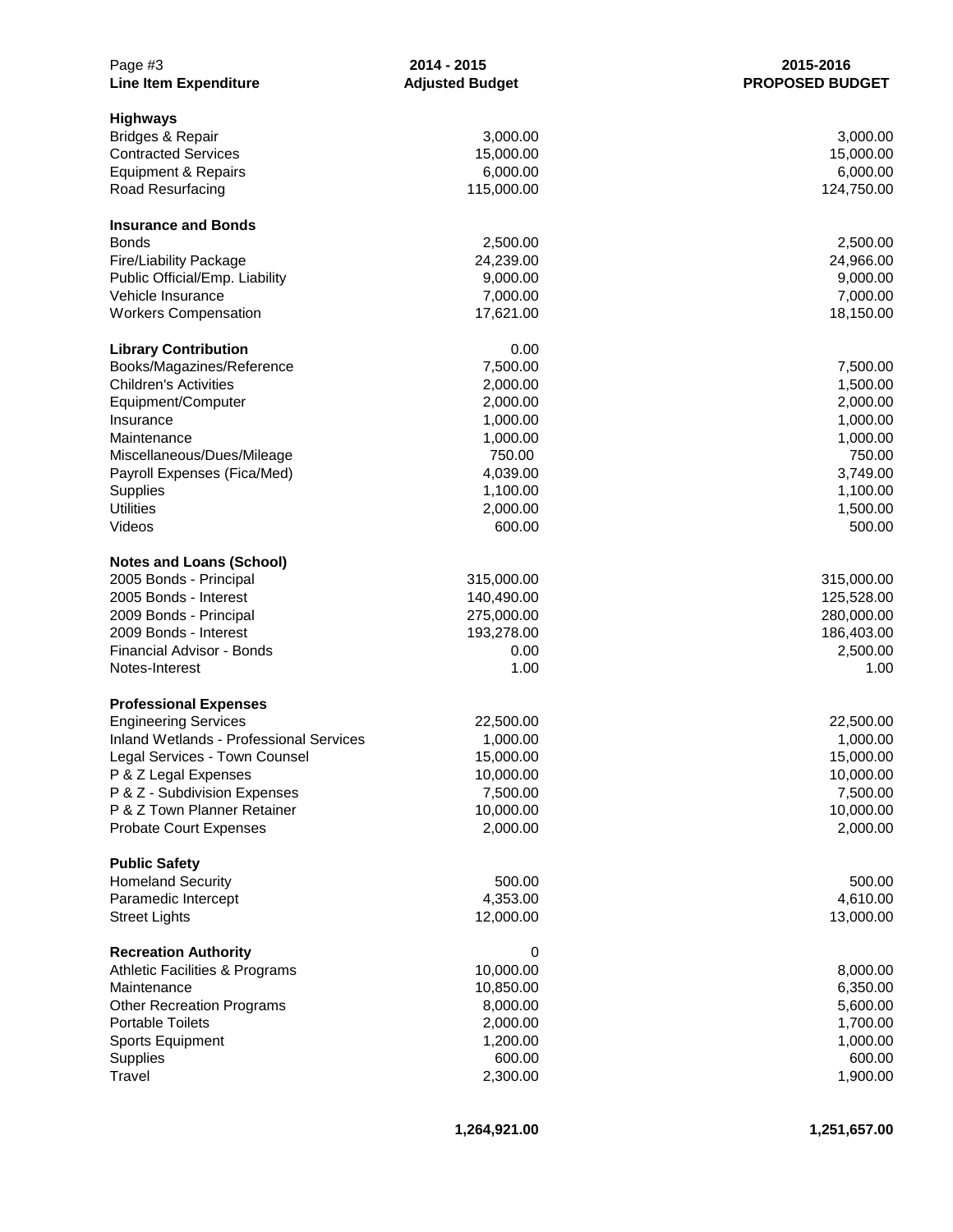| Page #4<br><b>Line Item Expenditure</b>                                   | 2014 - 2015<br><b>Adjusted Budget</b> | 2015-2016<br><b>PROPOSED BUDGET</b> |
|---------------------------------------------------------------------------|---------------------------------------|-------------------------------------|
| <b>Revenue Collectors</b>                                                 |                                       |                                     |
| Refunds                                                                   | 1,000.00                              | 1,000.00                            |
| <b>Computer Services</b>                                                  | 9,390.00                              | 10,188.00                           |
| Delinquent - Dept. of Motor Vehicles                                      | 909.00                                | 1.00                                |
| Foreclosures/Tax Sales                                                    | 1.00                                  | 1.00                                |
| <b>Tax Attorney</b>                                                       | 1.00                                  | 1.00                                |
|                                                                           |                                       |                                     |
| <b>RPJ Community Center</b>                                               |                                       |                                     |
| Heat                                                                      | 1,000.00                              | 1,000.00                            |
| Lights                                                                    | 1,000.00                              | 1,000.00                            |
| Maintenance                                                               | 1,000.00                              | 1,000.00                            |
| Telephone for Alarm System                                                | 1,000.00                              | 1,000.00                            |
| <b>Sanitation Control</b>                                                 |                                       |                                     |
| Voluntown/Sterling Transfer Station                                       | 65,872.00                             | 68,145.00                           |
|                                                                           |                                       |                                     |
| <b>Snow Removal</b>                                                       |                                       |                                     |
| <b>Contracted Services</b>                                                | 32,204.00                             | 41,000.00                           |
| <b>Equipment Maintenance</b>                                              | 6,000.00                              | 8,000.00                            |
| <b>Materials</b>                                                          | 35,000.00                             | 43,205.00                           |
| Snow Removal                                                              | 31,000.00                             | 41,000.00                           |
| <b>Town Clerk</b>                                                         |                                       |                                     |
| Microfilming                                                              | 9,300.00                              | 8,100.00                            |
| <b>Vital Statistics</b>                                                   | 150.00                                | 150.00                              |
| State Dog Report                                                          | 3,000.00                              | 3,000.00                            |
| Xerox Dog Licensing Program (0.21/dog)                                    | 0.00                                  | 58.00                               |
|                                                                           |                                       |                                     |
| <b>Town Garage</b>                                                        |                                       |                                     |
| Heat                                                                      | 13,000.00                             | 13,000.00                           |
| Lights                                                                    | 2,800.00                              | 2,800.00                            |
| Maintenance                                                               | 500.00<br>700.00                      | 1,000.00<br>500.00                  |
| Supplies                                                                  | 250.00                                | 250.00                              |
| Telephone                                                                 |                                       |                                     |
| <b>Town Hall Expenses</b>                                                 |                                       |                                     |
| <b>Conferences and Dues</b>                                               | 7,000.00                              | 8,000.00                            |
| Education/Training                                                        | 2,750.00                              | 3,500.00                            |
| Heat                                                                      | 53,192.00                             | 54,000.00                           |
| Lights                                                                    | 25,000.00                             | 20,000.00                           |
| Maintenance                                                               | 12,000.00                             | 13,000.00                           |
| Mileage - Town Business                                                   | 8,000.00                              | 8,000.00                            |
| Office Equipment & Purchase/Repair                                        | 16,000.00                             | 16,000.00                           |
| <b>Office Equipment Lease</b>                                             | 6,300.00                              | 6,300.00                            |
| Postage/Printing/Stationery                                               | 17,000.00                             | 0.00                                |
| Postage                                                                   | 0.00                                  | 4,000.00                            |
| Printing                                                                  | 0.00                                  | 11,000.00                           |
| Stationery                                                                | 0.00                                  | 2,000.00                            |
| Supplies                                                                  | 16,098.00                             | 17,028.00                           |
| Telephone                                                                 | 11,700.00                             | 11,000.00                           |
| <b>Website Technical Services</b>                                         | 0.00                                  | 1,200.00                            |
|                                                                           |                                       |                                     |
| <b>Town Memberships</b><br><b>Connecticut Conference of Muncipalities</b> | 2,000.00                              | 2,000.00                            |
| <b>Connecticut Council of Small Towns</b>                                 | 725.00                                | 725.00                              |
| Northeastern CT Council of Governments                                    | 3,610.00                              | 3,591.00                            |
|                                                                           |                                       |                                     |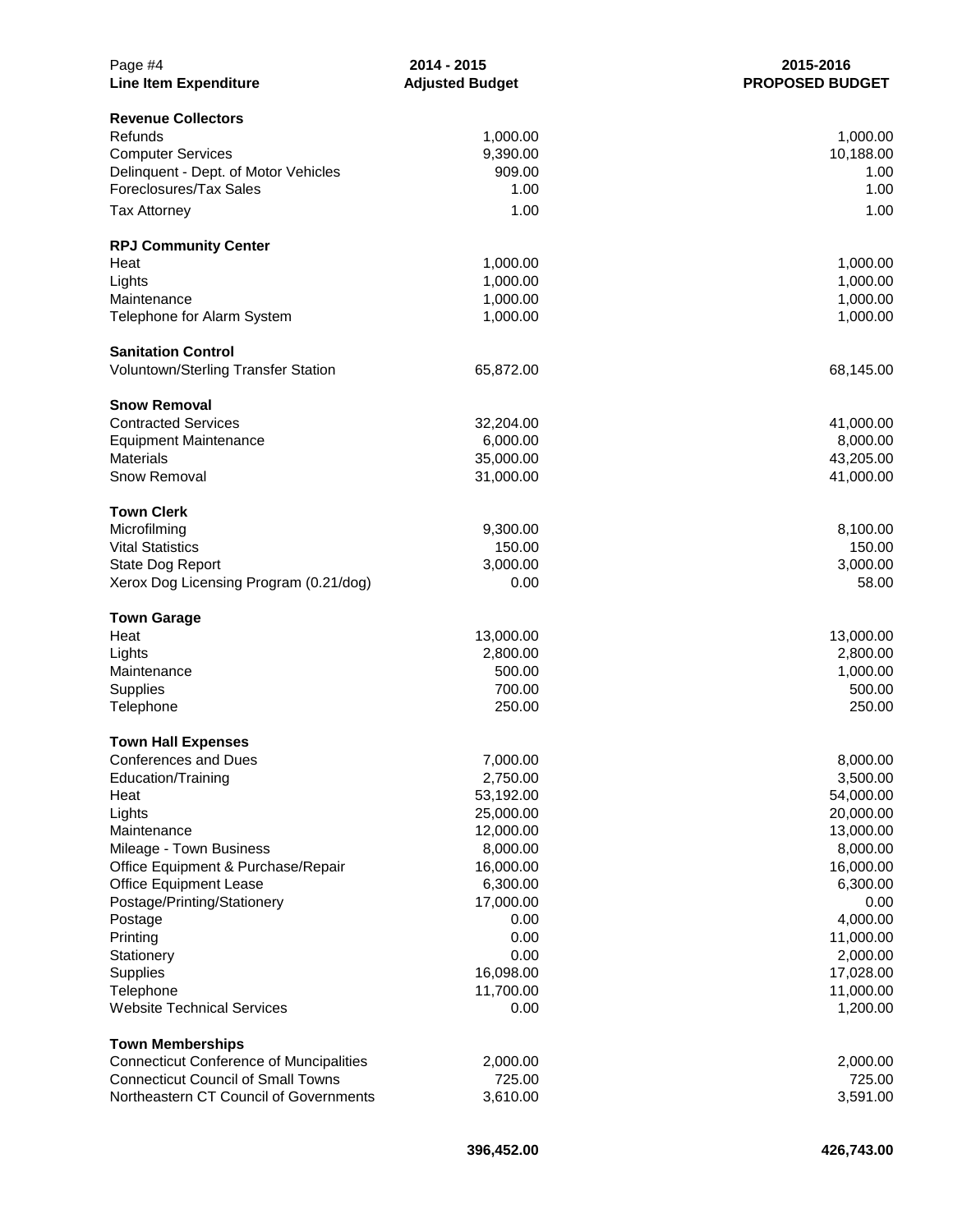| Page #5                                    | 2014 - 2015            | 2015-2016              |  |
|--------------------------------------------|------------------------|------------------------|--|
| <b>Line Item Expenditure</b>               | <b>Adjusted Budget</b> | <b>PROPOSED BUDGET</b> |  |
| <b>Treasurer</b>                           |                        |                        |  |
| <b>Bond/Debt Fees</b>                      | 1.00                   | 1.00                   |  |
| Bank Fees/Interest/Principal               | 3.00                   | 3.00                   |  |
| <b>Wages</b>                               |                        |                        |  |
| Admin Assist - Selectman                   | 6,000.00               | 36,132.00              |  |
| Assessor                                   | 38,977.00              | 40,146.00              |  |
| Assessor Asst                              | 1.00                   | 1.00                   |  |
| Board of Assessment Appeals (3)            | 900.00                 | 900.00                 |  |
| <b>Building Official</b>                   | 11,000.00              | 12,000.00              |  |
| <b>Building Official Asst</b>              | 1.00                   | 1.00                   |  |
| <b>Building/Property Maint. Supervisor</b> | 3,343.00               | 3,441.00               |  |
| <b>Clerical Asst</b>                       | 31,182.00              | 1.00                   |  |
| Economic Development Coordinator           | 17,817.00              | 18,352.00              |  |
| Election Workers & Registrars              | 7,000.00               | 8,000.00               |  |
| <b>Fire Marshal</b>                        | 3,500.00               | 4,500.00               |  |
| <b>First Selectman</b>                     | 47,298.00              | 48,717.00              |  |
| <b>General Office Assistant</b>            | 0.00                   | 23,772.00              |  |
| Highway Dept. - Workers & Mechanics (3)    | 125,000.00             | 125,000.00             |  |
| Library Staff (7 Part-time)                | 50,000.00              | 49,000.00              |  |
| Recreation Staff (17)                      | 29,200.00              | 39,000.00              |  |
| <b>Recording Secretary</b>                 | 5,500.00               | 5,500.00               |  |
| <b>Revenue Collector</b>                   | 38,977.00              | 40,146.00              |  |
| <b>Revenue Collector Asst</b>              | 35,080.00              | 1.00                   |  |
| Selectman                                  | 4,729.00               | 4,871.00               |  |
| Selectman                                  | 4,729.00               | 4,871.00               |  |
| Senior Center Janitor                      | 2,000.00               | 2,000.00               |  |
| Site Managers Meals - Senior Center        | 5,500.00               | 3,800.00               |  |
| <b>Town Clerk</b>                          | 31,182.00              | 36,132.00              |  |
| <b>Town Clerk Asst</b>                     | 17,817.00              | 2,824.00               |  |
| Town Hall Janitor                          | 5,200.00               | 3,900.00               |  |
| Treasurer                                  | 38,977.00              | 40,146.00              |  |
| <b>Water Meter Reader</b>                  | 1,000.00               | 900.00                 |  |
| <b>Wetlands Agent</b>                      | 8,000.00               | 9,440.00               |  |
| Zoning Enforcement Officer                 | 7,000.00               | 7,552.00               |  |

**576,914.00 571,050.00**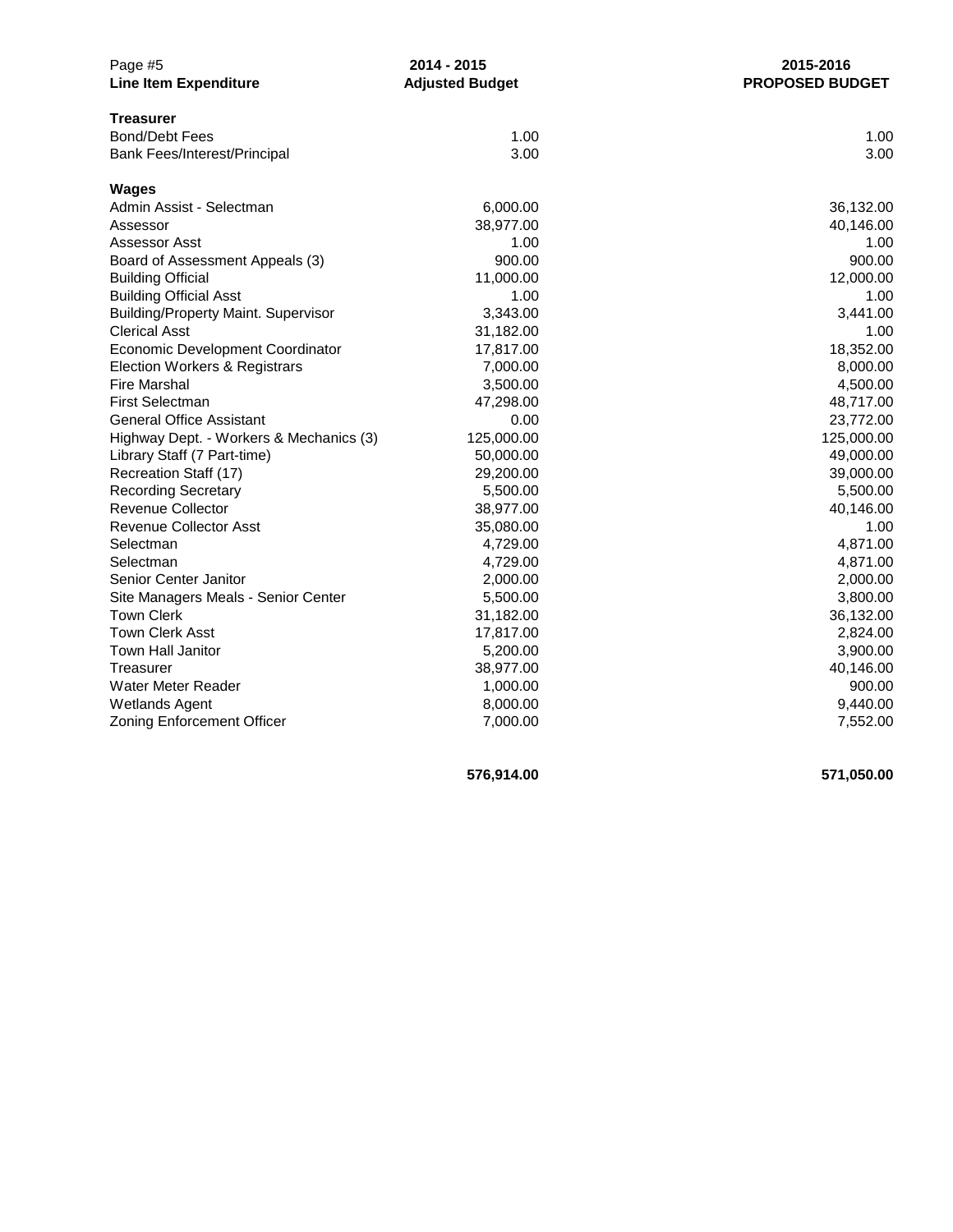# Page #6 **ESTIMATED REVENUES**

|                                                 | 2014 - 2015<br><b>ESTIMATED</b><br><b>REVENUES</b> | 2015 - 2016<br><b>ESTIMATED</b><br><b>REVENUES</b> |
|-------------------------------------------------|----------------------------------------------------|----------------------------------------------------|
| <b>Economic Development</b><br>OFFICE OPERATION | 30,100.00                                          | 15,800                                             |
| Other                                           |                                                    |                                                    |
| <b>CEMETERIES</b>                               | 1.00                                               | 1.00                                               |
| <b>INSURANCE CO-PAY</b>                         | 20,314.00                                          | 20,000.00                                          |
| <b>INTEREST INCOME</b>                          | 1,400.00                                           | 2,300.00                                           |
| <b>RECREATION FEES</b>                          | 11,255.00                                          | 9,600.00                                           |
| TELECOMMUNICATION PROPERTY                      | 9,126.00                                           | 10,350.00                                          |
| <b>Revenue Collectors</b>                       |                                                    |                                                    |
| DELINQUENT MV SURCHARGE                         | 4,000.00                                           | 4,000.00                                           |
| <b>INTEREST &amp; TAX LIENS</b>                 | 80,000.00                                          | 80,000.00                                          |
| UTILITY METER READING                           | 1,000.00                                           | 0.00                                               |
| <b>Selectmen's Office</b>                       |                                                    |                                                    |
| <b>AIRCRAFT REGISTRATION</b>                    | 270.00                                             | 270.00                                             |
| <b>AUTO DEALER &amp; REPAIRERS</b>              | 100.00                                             | 100.00                                             |
| <b>BLASTING/DEMO PERMITS</b>                    | 550.00                                             | 550.00                                             |
| <b>BUILDING PERMITS</b>                         | 15,000.00                                          | 15,000.00                                          |
| <b>DRIVEWAY PERMITS</b>                         | 100.00                                             | 105.00                                             |
| ELECTRICAL/HEATING PERMITS                      | 825.00                                             | 900.00                                             |
| <b>EXCAVATION PERMITS</b>                       | 1,000.00                                           | 1,000.00                                           |
| <b>INSPECTION FEES</b>                          | 5,000.00                                           | 5,500.00                                           |
| <b>LAND USE FEES</b>                            | 1,500.00                                           | 1,500.00                                           |
| <b>MISCELLANEOUS</b>                            | 100.00                                             | 100.00                                             |
| <b>NOTARY FEES</b><br>PA - 92-235               | 650.00<br>100.00                                   | 300.00                                             |
| PISTOL PERMIT FEES                              | 3,000.00                                           | 100.00<br>2,400.00                                 |
| <b>SUBDIVISION FEES</b>                         | 1,500.00                                           | 1,500.00                                           |
| <b>WETLAND FEES</b>                             | 2,000.00                                           | 1,000.00                                           |
|                                                 |                                                    |                                                    |
| <b>State</b><br><b>DISABILITY</b>               | 760.00                                             | 1,126.00                                           |
| <b>DISTRESSED</b>                               | 2,464.00                                           | 4,467.00                                           |
| <b>ELDERLY PROGRAM</b>                          | 20,968.00                                          | 21,715.00                                          |
| <b>EMERGENCY HOMELAND SECURITY</b>              | 3,000.00                                           | 3,000.00                                           |
| <b>LIBRARY GRANT</b>                            | 1,200.00                                           | 1,200.00                                           |
| MASHANTUCKET PEQUOT                             | 0.00                                               | 37,920.00                                          |
| <b>MRSA BOND DISTRIBUTION</b>                   | 22,946.00                                          | 24,398.00                                          |
| PEQUOT-MOHEGAN GRANT                            | 35,800.00                                          | 0.00                                               |
| PILOT-STATE OWNED PROPERTY                      | 5,946.00                                           | 5,520.00                                           |
| <b>VETERANS</b>                                 | 1,505.00                                           | 985.00                                             |
|                                                 |                                                    |                                                    |

Sub totals this page only 283,480.00 272,707

Continued